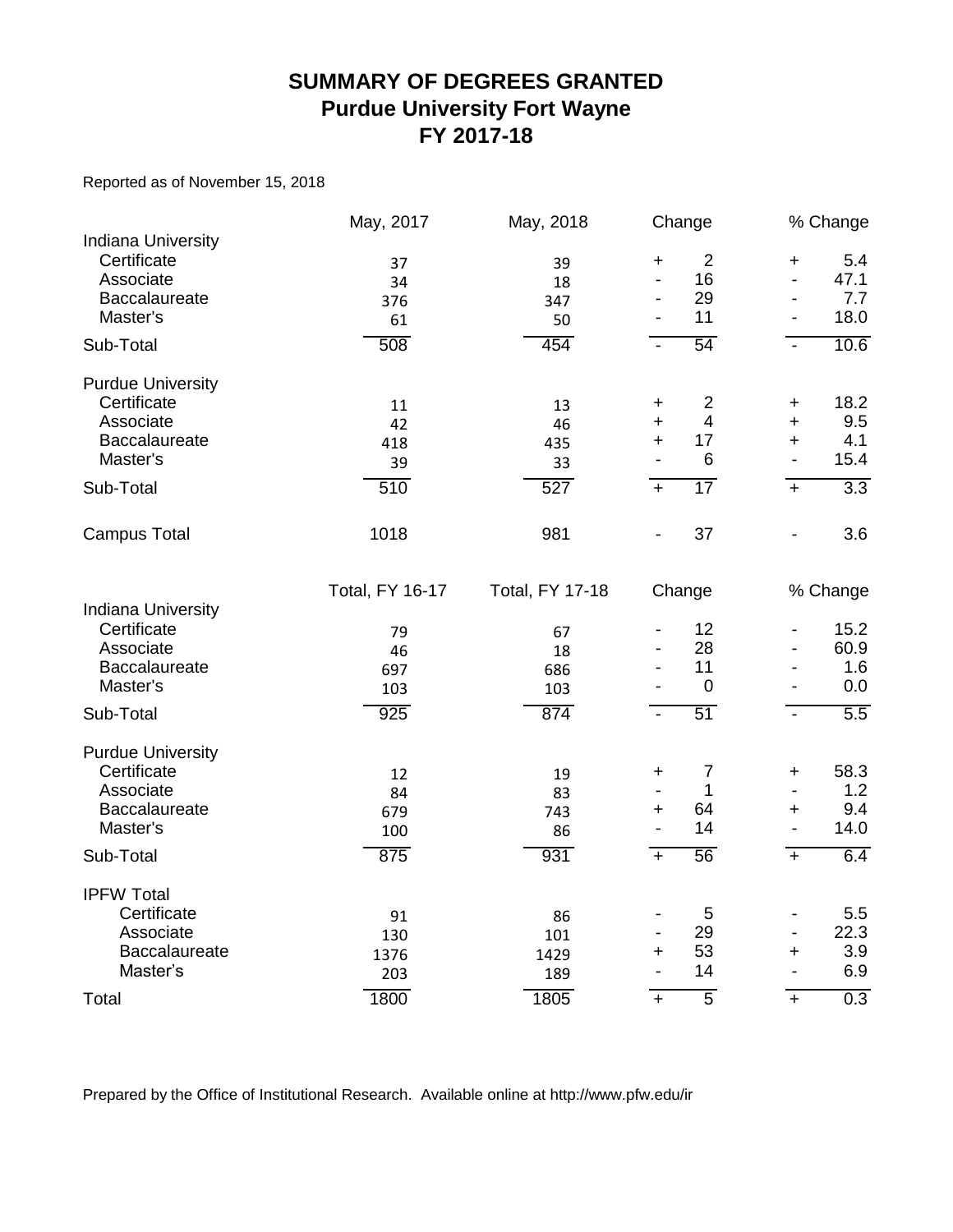## **AUG., 2017 DEC., 2017 MAY., 2018 JUN., 2018 Total Arts and Sciences Anthropology Bachelor of Arts** Anthropology 3 0 0 0 3 **Anthropology Total 3 0 0 0 3 Biology Bachelor of Science** Biology 4 11 36 3 54 Biology Teaching **D** 0 0 2 0 2 2 0 2 **Certificate** Research Certificate Biology  $0$  0 0 1 0 1 **Master of Science** Biology 9 4 5 0 18 **Biology Total 13 15 44 3 75 Chemistry Associate of Science** Chemistry 0 1 7 0 8 **B S in Chemistry** Chemistry Biochem Option **0** 0 1 5 0 6 Chemistry Chem Option **0** 0 0 1 0 1 **Bachelor of Science** Chemistry 0 3 2 0 5 Chemistry Pre Medicine **0** 2 3 0 5 **Certificate** Research Certificate Chemistry **0** 0 0 2 0 2 2 **Chemistry Total 0 7 20 0 27 Communication Bachelor of Arts** Communication 6 5 4 20 2 31 Interpers and Org Comm 0 1 2 0 3 Media and Public Comm and Real and Public Comm and Real and Real and Real and Real and Real and Real and Real A **Master of Arts** Prof Communication Studies 1 0 6 0 7 **Communication Total 9 6 30 2 47**

# **FY 2017-2018 Degree Summary by Major**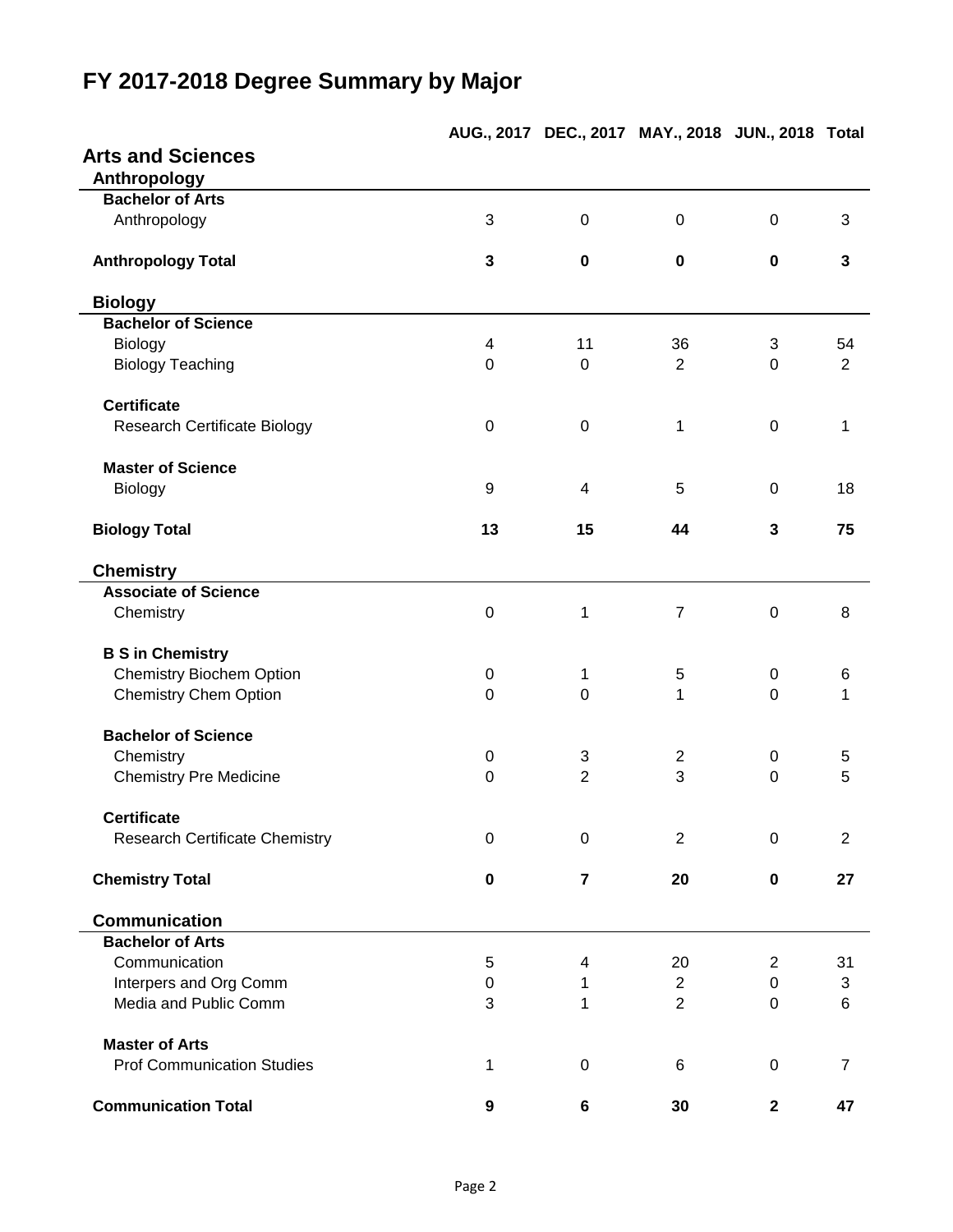|                                                |                |                 | AUG., 2017 DEC., 2017 MAY., 2018 JUN., 2018 Total |                         |                |
|------------------------------------------------|----------------|-----------------|---------------------------------------------------|-------------------------|----------------|
| <b>Communication Sci &amp; Disorders</b>       |                |                 |                                                   |                         |                |
| <b>Bachelor of Science</b>                     |                |                 |                                                   |                         |                |
| <b>Communication Sci &amp; Disorders</b>       | 4              | $\mathbf 1$     | 15                                                | $\overline{2}$          | 22             |
| <b>Certificate</b>                             |                |                 |                                                   |                         |                |
| <b>Gerontology Certificate</b>                 | $\pmb{0}$      | 1               | 10                                                | $\overline{0}$          | 11             |
| <b>Communication Sci &amp; Disorders Total</b> | 4              | $\mathbf{2}$    | 25                                                | $\mathbf{2}$            | 33             |
| <b>English and Linguistics</b>                 |                |                 |                                                   |                         |                |
| <b>Bachelor of Arts</b>                        |                |                 |                                                   |                         |                |
| English                                        | 5              | 3               | 13                                                | 1                       | 22             |
| Philosophy                                     | 1              | 1               | 3                                                 | $\overline{0}$          | 5              |
| <b>Certificate</b>                             |                |                 |                                                   |                         |                |
| Tch Engl New Lang GR Cert                      | 0              | 1               | 1                                                 | 1                       | $\sqrt{3}$     |
| Tch Engl New Lang UG Cert                      | $\pmb{0}$      | 1               | 1                                                 | 0                       | $\overline{2}$ |
| <b>Medical Ethics</b>                          | $\mathbf 0$    | $\overline{0}$  | $\overline{2}$                                    | $\overline{0}$          | $\overline{2}$ |
| <b>Master of Arts</b>                          |                |                 |                                                   |                         |                |
| English                                        | $\mathbf 0$    | $\mathbf 0$     | $\overline{2}$                                    | $\mathbf 0$             | $\overline{2}$ |
| <b>Master of Arts for Teachers</b>             |                |                 |                                                   |                         |                |
| English                                        | $\mathbf 0$    | 0               | 1                                                 | $\overline{0}$          | 1              |
| <b>English and Linguistics Total</b>           | 6              | $6\phantom{1}6$ | 23                                                | $\overline{\mathbf{2}}$ | 37             |
| <b>General Studies</b>                         |                |                 |                                                   |                         |                |
| <b>Bachelor of General Studies</b>             |                |                 |                                                   |                         |                |
| <b>General Studies</b>                         | 28             | 24              | 51                                                | 10                      | 113            |
| <b>General Studies Distance</b>                | $\overline{2}$ | $\overline{2}$  | 5                                                 | 6                       | 15             |
| <b>Bacherlor of Applied Science</b>            |                |                 |                                                   |                         |                |
| <b>Applied Science</b>                         | $\mathbf 0$    | 3               | 1                                                 | $\mathbf 0$             | 4              |
| <b>General Studies Total</b>                   | 30             | 29              | 57                                                | 16                      | 132            |
| <b>History</b>                                 |                |                 |                                                   |                         |                |
| <b>Associate of Arts</b>                       |                |                 |                                                   |                         |                |
| <b>History</b>                                 | $\pmb{0}$      | $\mathbf 0$     | 1                                                 | $\pmb{0}$               | 1              |
| <b>Bachelor of Arts</b>                        |                |                 |                                                   |                         |                |
| History                                        | 6              | 0               | 8                                                 | $\mathbf 1$             | 15             |
| <b>History Total</b>                           | 6              | 0               | 9                                                 | 1                       | 16             |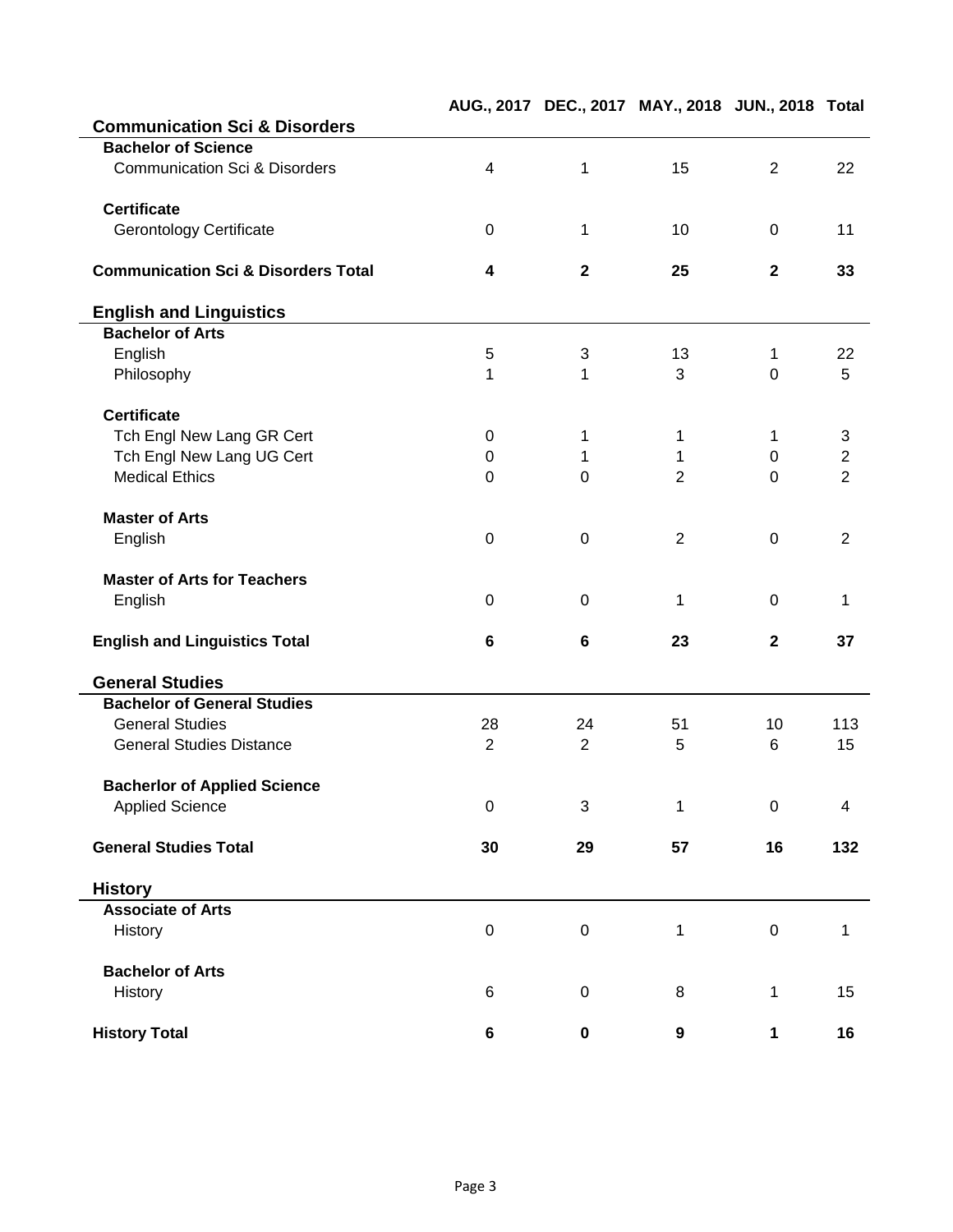|                                        |                  | AUG., 2017 DEC., 2017 MAY., 2018 JUN., 2018 Total |                |                  |                |
|----------------------------------------|------------------|---------------------------------------------------|----------------|------------------|----------------|
| <b>Interdisciplinary Studies</b>       |                  |                                                   |                |                  |                |
| <b>Certificate</b>                     |                  |                                                   |                |                  |                |
| Intl Studies Certificate               | $\mathbf 0$      | $\mathbf 0$                                       | 4              | $\mathbf 0$      | 4              |
| <b>Peace Conflct Stud Certificate</b>  | 4                | $\mathbf 0$                                       | $\overline{2}$ | $\overline{0}$   | 6              |
|                                        |                  |                                                   |                |                  |                |
| <b>Interdisciplinary Studies Total</b> | 4                | $\mathbf 0$                                       | 6              | $\mathbf 0$      | 10             |
| Intl Language and Cul Studies          |                  |                                                   |                |                  |                |
| <b>Bachelor of Arts</b>                |                  |                                                   |                |                  |                |
| French                                 | $\pmb{0}$        | $\boldsymbol{0}$                                  | $\mathbf 0$    | 1                |                |
| Spanish                                | 1                | 1                                                 | 5              | $\Omega$         | 7              |
| Intl Language and Cul Studies Total    | 1                | 1                                                 | 5              | 1                | 8              |
| <b>Mathematical Sciences</b>           |                  |                                                   |                |                  |                |
| <b>Bachelor of Science</b>             |                  |                                                   |                |                  |                |
| Math Actuarial Science                 | $\mathbf 0$      | $\mathbf 0$                                       | 6              | 0                | 6              |
| <b>Math Statistics</b>                 | $\Omega$         | $\mathbf 0$                                       | 1              | 0                | 1              |
| <b>Mathematics</b>                     | 0                | 1                                                 | 4              | 0                | 5              |
| <b>Mathematics Teaching</b>            | $\mathbf 0$      | 0                                                 | 1              | $\overline{0}$   | 1              |
| <b>Certificate</b>                     |                  |                                                   |                |                  |                |
| Math App Stat Grad Certificate         | $\mathbf 0$      | $\mathbf 0$                                       | 1              | $\mathbf 0$      | 1              |
| <b>Master of Science</b>               |                  |                                                   |                |                  |                |
| <b>Mathematics</b>                     | $\overline{0}$   | $\mathbf 0$                                       | 1              | $\overline{0}$   | 1              |
| <b>Bachelor of Actuarial Science</b>   |                  |                                                   |                |                  |                |
| <b>Actuarial Science</b>               | $\mathbf 0$      | $\mathbf 0$                                       | 1              | $\mathbf 0$      | 1              |
|                                        |                  |                                                   |                |                  |                |
| <b>Mathematical Sciences Total</b>     | $\bf{0}$         | 1                                                 | 15             | $\bf{0}$         | 16             |
| <b>Physics</b>                         |                  |                                                   |                |                  |                |
| <b>B S in Geology</b>                  |                  |                                                   |                |                  |                |
| Geology                                | $\overline{4}$   | $\pmb{0}$                                         | 3              | $\boldsymbol{0}$ | $\overline{7}$ |
| <b>Bachelor of Arts</b>                |                  |                                                   |                |                  |                |
| Geology                                | $\overline{2}$   | $\mathbf 0$                                       | $\mathbf 0$    | $\boldsymbol{0}$ | $\overline{2}$ |
| <b>Bachelor of Science</b>             |                  |                                                   |                |                  |                |
| Physics                                | $\overline{2}$   | $\mathbf 0$                                       | 8              | $\boldsymbol{0}$ | 10             |
| <b>Certificate</b>                     |                  |                                                   |                |                  |                |
| <b>Research Certificate Physics</b>    | 1                | $\pmb{0}$                                         | 3              | $\mathbf 0$      | 4              |
| <b>Physics Total</b>                   | $\boldsymbol{9}$ | $\pmb{0}$                                         | 14             | $\pmb{0}$        | 23             |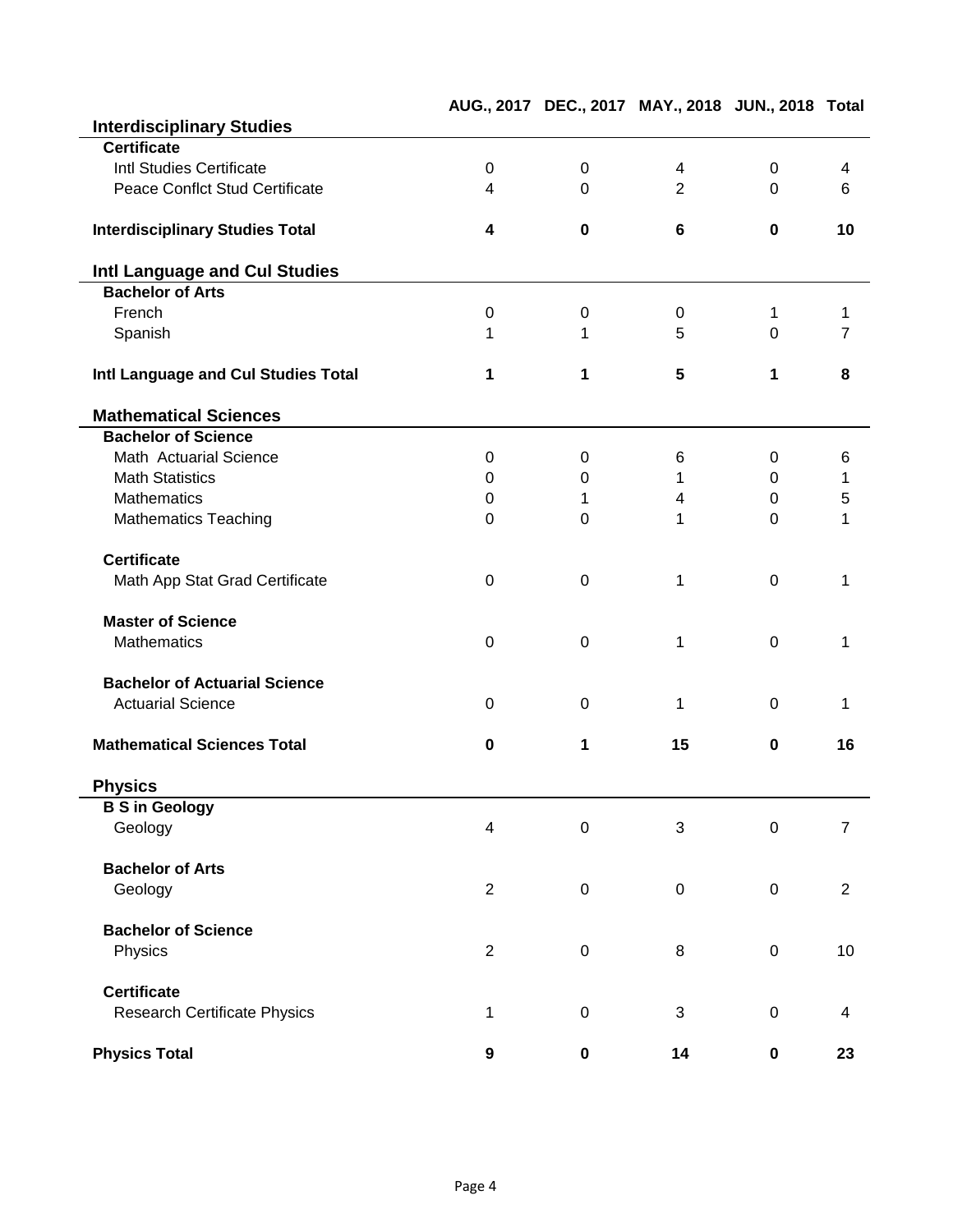|                                         |                |                         | AUG., 2017 DEC., 2017 MAY., 2018 JUN., 2018 Total |                |                |
|-----------------------------------------|----------------|-------------------------|---------------------------------------------------|----------------|----------------|
| <b>Political Science</b>                |                |                         |                                                   |                |                |
| <b>Bachelor of Arts</b>                 |                |                         |                                                   |                |                |
| Economics                               | $\overline{2}$ | $\overline{2}$          | $\mathbf 0$                                       | $\mathbf 0$    | $\overline{4}$ |
| <b>Political Science</b>                | $\mathbf 0$    | $\mathbf 0$             | 5                                                 | $\overline{0}$ | $\sqrt{5}$     |
| <b>Women's Studies</b>                  | 1              | $\overline{0}$          | $\overline{2}$                                    | $\overline{0}$ | 3              |
| <b>Certificate</b>                      |                |                         |                                                   |                |                |
| Civic Ed & Pub Adv Certificate          | $\overline{2}$ | $\mathbf 0$             | $\overline{0}$                                    | $\mathbf{0}$   | $\overline{2}$ |
| <b>Political Science Total</b>          | 5              | $\overline{\mathbf{2}}$ | $\overline{7}$                                    | $\mathbf 0$    | 14             |
| <b>Psychology</b>                       |                |                         |                                                   |                |                |
| <b>Bachelor of Arts</b>                 |                |                         |                                                   |                |                |
| Psychology                              | 13             | 3                       | 49                                                | $\overline{7}$ | 72             |
| <b>Certificate</b>                      |                |                         |                                                   |                |                |
| <b>Research Certificate Psycholgy</b>   | $\mathbf{0}$   | $\mathbf 0$             | 1                                                 | $\overline{0}$ | $\mathbf{1}$   |
| <b>Psychology Total</b>                 | 13             | $\mathbf{3}$            | 50                                                | $\overline{7}$ | 73             |
| Sociology                               |                |                         |                                                   |                |                |
| <b>Bachelor of Arts</b>                 |                |                         |                                                   |                |                |
| Sociology                               | $\overline{2}$ | $\mathbf 0$             | $\overline{0}$                                    | $\overline{0}$ | $\overline{2}$ |
| <b>Sociology Total</b>                  | $\mathbf{2}$   | $\mathbf 0$             | $\mathbf 0$                                       | $\mathbf 0$    | $\overline{2}$ |
| <b>Anthropology and Sociology</b>       |                |                         |                                                   |                |                |
| <b>Bachelor of Arts</b>                 |                |                         |                                                   |                |                |
| Anthropology                            | $\overline{0}$ | $\mathbf 0$             | $\overline{4}$                                    | $\mathbf 0$    | 4              |
| Sociology                               | $\Omega$       | $\mathbf 0$             | $\overline{7}$                                    | $\Omega$       | $\overline{7}$ |
| <b>Anthropology and Sociology Total</b> | $\mathbf 0$    | $\mathbf 0$             | 11                                                | $\mathbf 0$    | 11             |
| <b>Arts and Sciences Total</b>          | 105            | 72                      | 316                                               | 34             | 527            |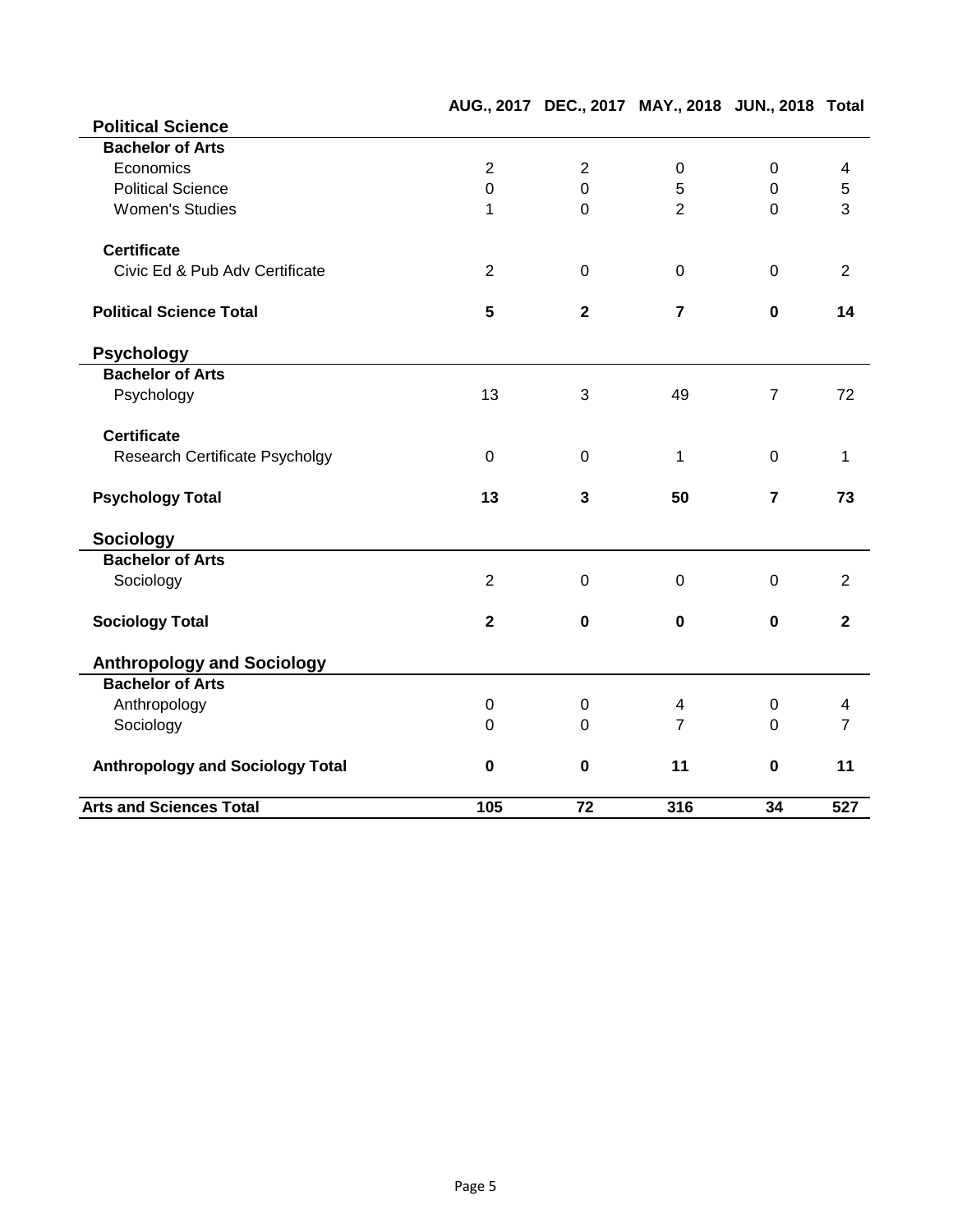# **Business Accounting and Finance B S in Business** Accounting 2 2 20 5 29 Finance 28 28 3 1 24 0 28 **Certificate** Accounting Certificate **120 CONFERGATE:**  $\begin{array}{ccccccc} 0 & 0 & 3 & 1 & 4 \end{array}$ Bank Management Certificate 1 1 0 13 0 14 **Accounting and Finance Total 6 3 60 6 75 Business Administration Master of Business Admin** General Administration **0** 0 11 0 11 General Admin-Professional MBA 57 0 0 0 57 **Business Administration Total 57 0 11 0 68 Economics B S in Business** Bus Econ Public Policy **0** 1 6 2 9 **Economics Total 0 1 6 2 9 Management and Marketing B S in Business** Management 10 3 23 4 40 Marketing 10 0 19 4 33 **Certificate** Small Business Mgmt Certif 1 0 0 0 1 **Management and Marketing Total 21 3 42 8 74 Business Total 84 7 119 16 226**

#### Page 6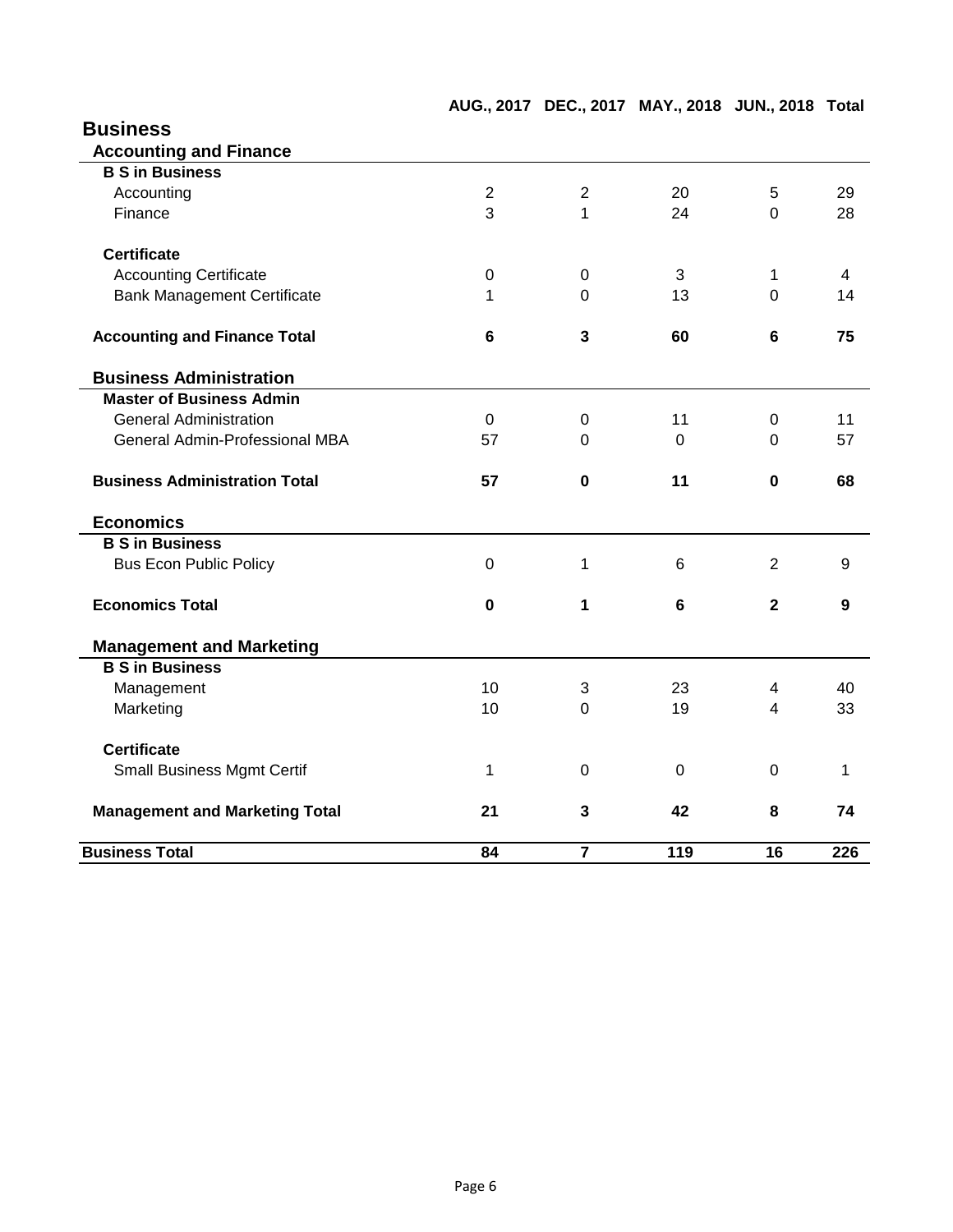## **Education and Public Policy**

| <b>Education and Public Policy Total</b> | 16             | 70             | 127                       | 12               | 225            |
|------------------------------------------|----------------|----------------|---------------------------|------------------|----------------|
| <b>Public Policy Total</b>               | 14             | 26             | 38                        | $\overline{7}$   | 85             |
| <b>Public Management</b>                 | 3              | $\overline{2}$ | 6                         | $\mathbf 1$      | 12             |
| <b>Master of Public Management</b>       |                |                |                           |                  |                |
|                                          |                |                |                           |                  |                |
| <b>Public Management Certificate</b>     | $\mathbf 0$    | $\mathbf 0$    | 1                         | 1                | $\overline{2}$ |
| <b>Certificate</b>                       |                |                |                           |                  |                |
| <b>Public Management</b>                 | $\overline{2}$ | 1              | 1                         | $\overline{0}$   | 4              |
| <b>Legal Studies</b>                     | 0              | $\sqrt{3}$     | $\ensuremath{\mathsf{3}}$ | $\boldsymbol{0}$ | 6              |
| <b>Health Services Admin</b>             | 1              | 7              | 8                         | 4                | 20             |
| <b>Environmental Policy</b>              | 1              | 3              | 3                         | 0                | $\overline{7}$ |
| <b>Criminal Justice</b>                  | 7              | 10             | 16                        | 1                | 34             |
| <b>B S in Public Affairs</b>             |                |                |                           |                  |                |
| <b>Public Policy</b>                     |                |                |                           |                  |                |
|                                          |                |                |                           |                  |                |
| <b>Professional Studies Total</b>        | $\mathbf 0$    | $\mathbf{2}$   | 34                        | $\mathbf{2}$     | 38             |
| <b>Special Education</b>                 | $\Omega$       | 0              | 1                         | $\Omega$         | 1              |
| <b>Educational Leadership</b>            | $\mathbf 0$    | 0              | 13                        | 1                | 14             |
| Counseling                               | $\mathbf 0$    | $\mathbf 0$    | 17                        | 1                | 18             |
| <b>Master of Science in Education</b>    |                |                |                           |                  |                |
|                                          |                |                |                           |                  |                |
| <b>Special Education Certificate</b>     | $\mathbf 0$    | $\overline{2}$ | 3                         | $\mathbf 0$      | 5              |
| <b>Certificate</b>                       |                |                |                           |                  |                |
| <b>Professional Studies</b>              |                |                |                           |                  |                |
| <b>Educational Studies Total</b>         | $\mathbf{2}$   | 42             | 55                        | $\mathbf{3}$     | 102            |
|                                          |                |                |                           |                  |                |
| <b>Social Studies Education</b>          | $\overline{0}$ | 3              | 6                         | 1                | 10             |
| Middle School Education                  | $\overline{0}$ | $\mathbf 0$    | $\overline{2}$            | $\mathbf 0$      | $\overline{2}$ |
| <b>English Education</b>                 | $\mathbf 0$    | $\overline{2}$ | 4                         | $\mathbf 0$      | 6              |
| <b>Elementary Education</b>              | $\overline{2}$ | 32             | 36                        | 1                | 71             |
| <b>Elem Ed Education Policy</b>          | $\mathbf 0$    | 1              | 2                         | 0                | 3              |
| Earth Space Science Education            | $\mathbf 0$    | $\overline{2}$ | $\mathbf 0$               | $\mathbf 0$      | $\overline{2}$ |
| <b>Early Childhood Education</b>         | $\mathbf 0$    | $\overline{2}$ | 5                         | 1                | 8              |
|                                          |                |                |                           |                  |                |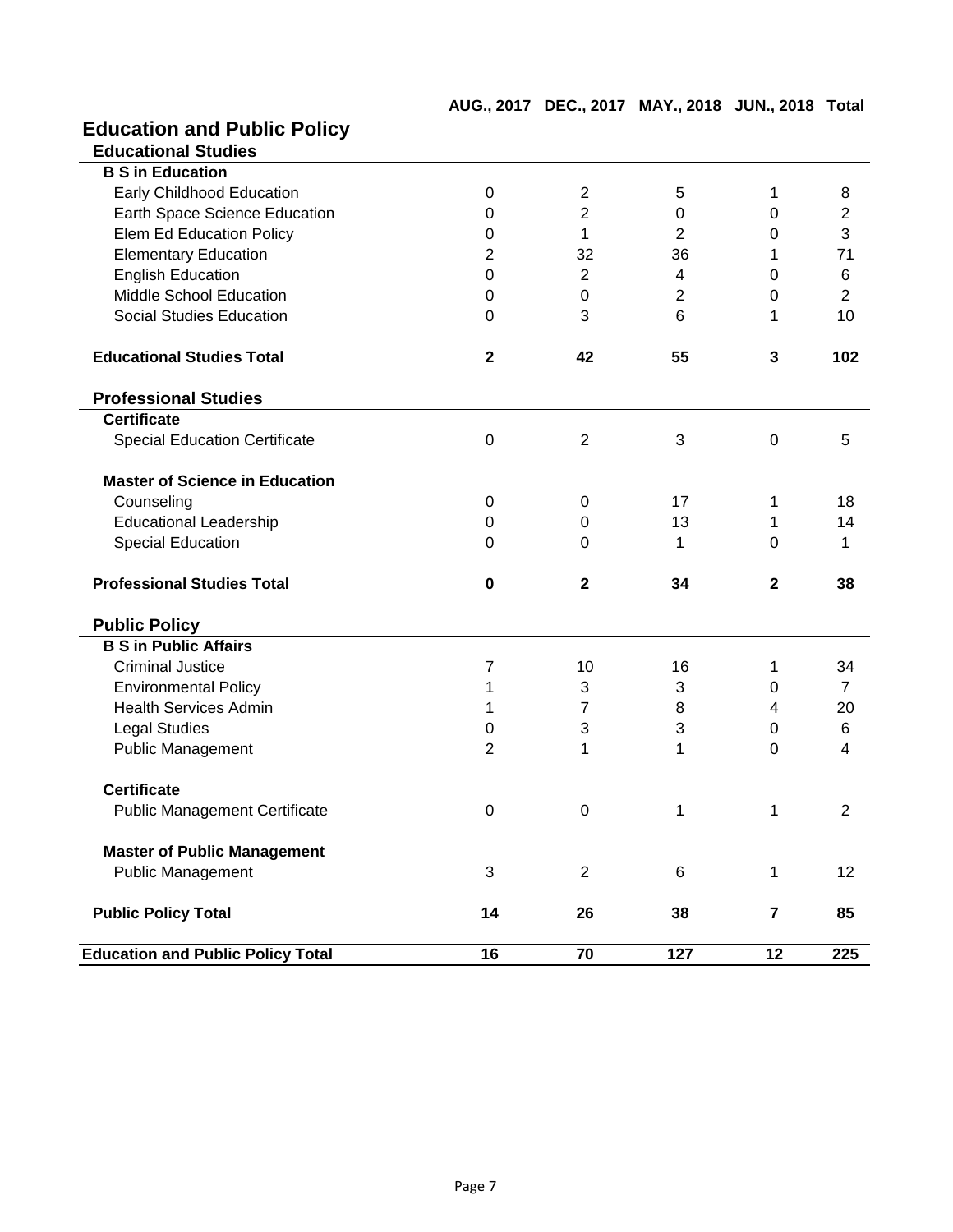| <b>Engineering Tech and Comp Sci</b>       |                  |                |                |                |                 |
|--------------------------------------------|------------------|----------------|----------------|----------------|-----------------|
| <b>Civil/Mechanical Engineering</b>        |                  |                |                |                |                 |
| <b>B S in Mechanical Engineering</b>       |                  |                |                |                |                 |
| <b>Mechanical Engineering</b>              | $\mathbf 0$      | 17             | 16             | $\mathbf 0$    | 33              |
| <b>BS in Civil Engineering</b>             |                  |                |                |                |                 |
| <b>Civil Engineering</b>                   | $\mathbf 0$      | 4              | 5              | $\mathbf{1}$   | 10              |
| <b>Civil/Mechanical Engineering Total</b>  | $\mathbf 0$      | 21             | 21             | 1              | 43              |
| <b>Computer Science</b>                    |                  |                |                |                |                 |
| <b>Associate of Science</b>                |                  |                |                |                |                 |
| <b>Information Systems</b>                 | $\boldsymbol{0}$ | 7              | 3              | $\overline{0}$ | 10              |
| <b>Bachelor of Arts</b>                    |                  |                |                |                |                 |
| <b>Computer Science</b>                    | 1                | 3              | $\overline{7}$ | $\mathbf 0$    | 11              |
| <b>Bachelor of Science</b>                 |                  |                |                |                |                 |
| <b>Computer Science</b>                    | $\overline{7}$   | 6              | 26             | 1              | 40              |
| <b>Information Systems</b>                 | $\overline{1}$   | 1              | 9              | $\overline{0}$ | 11              |
| <b>Certificate</b>                         |                  |                |                |                |                 |
| Info Systems Application Cert              | $\pmb{0}$        | $\overline{2}$ | $\pmb{0}$      | $\mathbf 0$    | $\overline{2}$  |
| <b>Master of Science</b>                   |                  |                |                |                |                 |
| <b>Applied Computer Science</b>            | $\overline{2}$   | 0              | 0              | 0              | $\overline{2}$  |
| <b>Computer Science</b>                    | $\overline{0}$   | 6              | $\overline{7}$ | $\overline{0}$ | 13              |
| <b>Computer Science Total</b>              | 11               | 25             | 52             | 1              | 89              |
| <b>Computer/Electrical/Info Tech</b>       |                  |                |                |                |                 |
| <b>Bachelor of Science</b>                 |                  |                |                |                |                 |
| <b>Information Technology</b>              | 3                | $\mathbf 0$    | 0              | 0              | 3               |
| <b>Computer/Electrical/Info Tech Total</b> | $\mathbf{3}$     | $\mathbf 0$    | $\mathbf 0$    | $\mathbf 0$    | $\mathbf{3}$    |
| <b>Electrical/Computer Engr</b>            |                  |                |                |                |                 |
| <b>B S in Computer Engineering</b>         |                  |                |                |                |                 |
| <b>Computer Engineering</b>                | $\boldsymbol{0}$ | 3              | 3              | $\mathbf 0$    | $6\phantom{1}6$ |
| <b>B S in Electrical Engineering</b>       |                  |                |                |                |                 |
| <b>Electrical Engineering</b>              | $\overline{2}$   | 9              | 6              | $\mathbf 0$    | 17              |
| <b>MS in Engineering</b>                   |                  |                |                |                |                 |
| Engineering                                | 6                | 5              | $\overline{2}$ | $\mathbf 0$    | 13              |
| <b>Electrical/Computer Engr Total</b>      | 8                | 17             | 11             | 0              | 36              |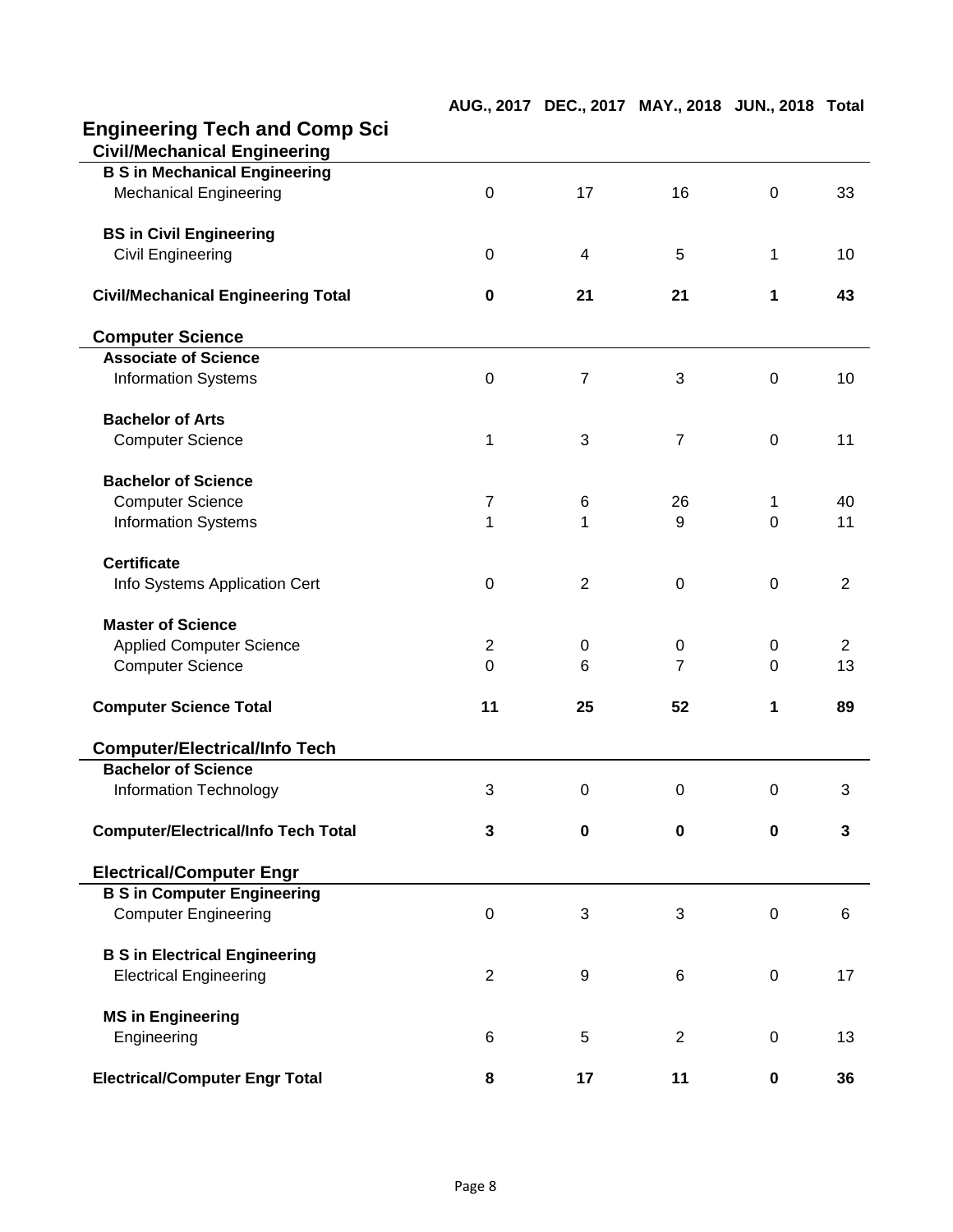|                                             |                |                | AUG., 2017 DEC., 2017 MAY., 2018 JUN., 2018 Total |                |                |
|---------------------------------------------|----------------|----------------|---------------------------------------------------|----------------|----------------|
| <b>Mftg/Const Engr Tech/Intr Dsgn</b>       |                |                |                                                   |                |                |
| <b>Associate of Science</b>                 |                |                |                                                   |                |                |
| <b>Mechanical Engineering Tech</b>          | $\overline{2}$ | $\mathbf 0$    | $\mathbf{0}$                                      | $\overline{0}$ | $\overline{2}$ |
| <b>Bachelor of Science</b>                  |                |                |                                                   |                |                |
| <b>Construction Engineering Tech</b>        | $\overline{2}$ | 0              | $\overline{0}$                                    | $\overline{0}$ | $\overline{2}$ |
| <b>Mechanical Engineering Tech</b>          | 1              | $\overline{0}$ | $\Omega$                                          | $\Omega$       | 1              |
| <b>Mftg/Const Engr Tech/Intr Dsgn Total</b> | 5              | $\mathbf 0$    | $\mathbf 0$                                       | $\mathbf 0$    | 5              |
| <b>Org Leadership and Supervision</b>       |                |                |                                                   |                |                |
| <b>Associate of Science</b>                 |                |                |                                                   |                |                |
| Org Leadership Supervision                  | $\mathbf 0$    | 18             | 8                                                 | 1              | 27             |
| <b>Bachelor of Science</b>                  |                |                |                                                   |                |                |
| Org Leadership Supervision                  | 9              | 27             | 33                                                | $\overline{7}$ | 76             |
| <b>Certificate</b>                          |                |                |                                                   |                |                |
| <b>Supervisory Ldrsp Certificate</b>        | 1              | $\mathbf 0$    | 1                                                 | $\overline{0}$ | 2              |
| <b>Master of Science</b>                    |                |                |                                                   |                |                |
| Org Leadership Supervision                  | $\mathbf 0$    | 7              | $\overline{4}$                                    | $\overline{0}$ | 11             |
| Org Leadership and Supervision Total        | 10             | 52             | 46                                                | 8              | 116            |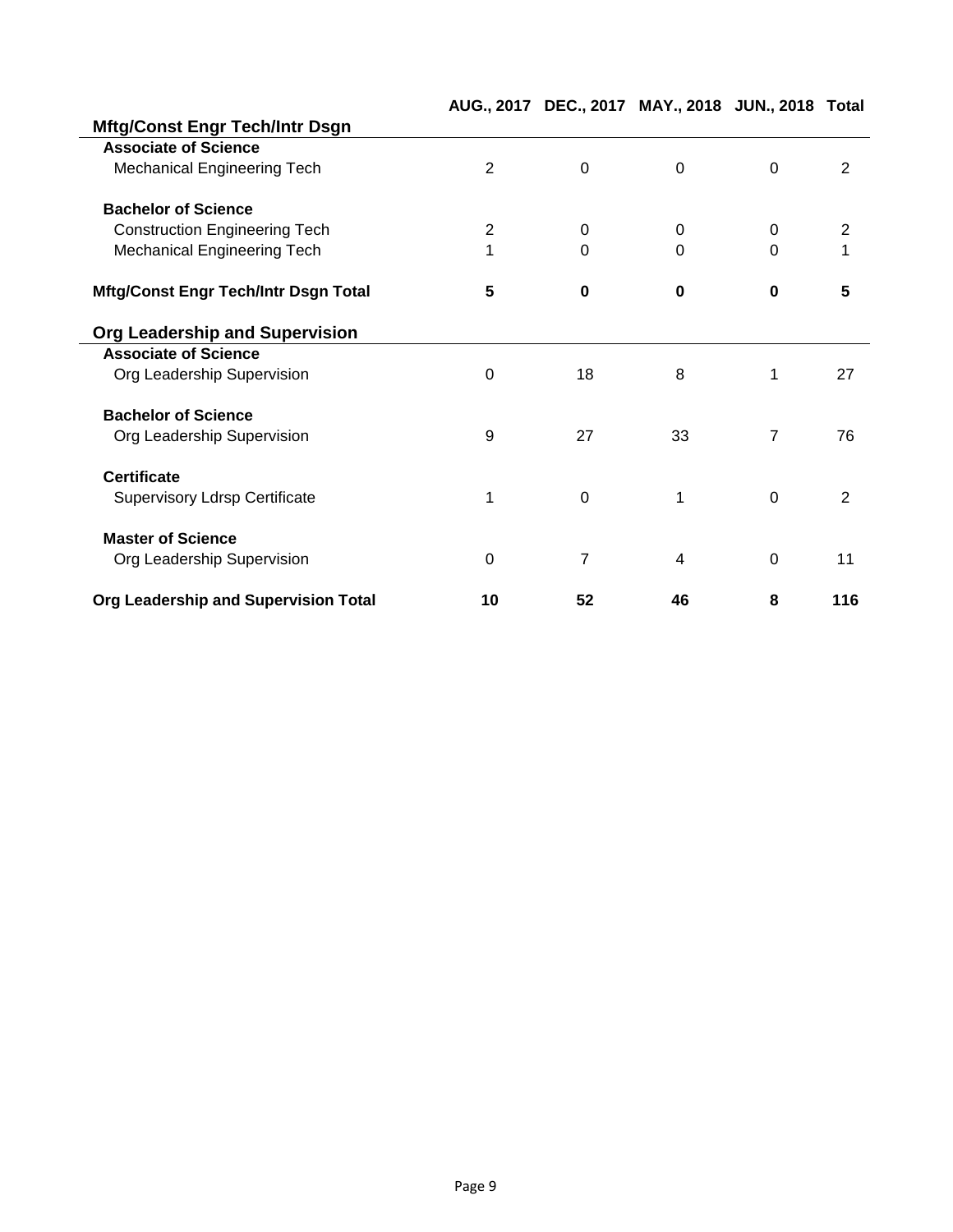|                                            |             |                | AUG., 2017 DEC., 2017 MAY., 2018 JUN., 2018 Total |                |                |
|--------------------------------------------|-------------|----------------|---------------------------------------------------|----------------|----------------|
| <b>School of Polytechnic</b>               |             |                |                                                   |                |                |
| <b>Associate of Science</b>                |             |                |                                                   |                |                |
| <b>Architectural Engr Tech</b>             | $\mathbf 0$ | $\overline{2}$ | $\overline{2}$                                    | $\overline{0}$ | 4              |
| <b>Civil Engineering Tech</b>              | 0           | $\mathbf 0$    | $\overline{2}$                                    | $\overline{0}$ | $\overline{2}$ |
| <b>Electrical Engineering Tech</b>         | 0           | 3              | 10                                                | $\overline{0}$ | 13             |
| <b>Industrial Engineering Tech</b>         | 0           | 0              | 1                                                 | 0              | 1              |
| <b>Interior Design</b>                     | $\Omega$    | $\mathbf 0$    | 2                                                 | 0              | $\overline{2}$ |
| <b>Mechanical Engineering Tech</b>         | $\mathbf 0$ | $\overline{7}$ | 12                                                | 0              | 19             |
| <b>Bachelor of Science</b>                 |             |                |                                                   |                |                |
| <b>Computer Engineering Tech</b>           | $\mathbf 0$ | 2              | 6                                                 | 0              | 8              |
| <b>Construction Engineering Tech</b>       | 0           |                | 9                                                 | $\Omega$       | 10             |
| <b>Electrical Engineering Tech</b>         | 0           | 3              | 11                                                | 0              | 14             |
| <b>Industrial Engineering Tech</b>         | 0           | $\mathbf 0$    | 3                                                 | 2              | 5              |
| Information Technology                     | $\mathbf 0$ |                | 13                                                | 1              | 15             |
| Mechanical Engineering Tech                | $\mathbf 0$ | 11             | 24                                                | 0              | 35             |
| <b>Certificate</b>                         |             |                |                                                   |                |                |
| <b>Quality Certificate</b>                 | $\mathbf 0$ | 1              | $\overline{2}$                                    | $\mathbf 0$    | 3              |
| <b>Master of Science</b>                   |             |                |                                                   |                |                |
| Technology                                 | $\Omega$    | 1              | 1                                                 | $\Omega$       | 2              |
| <b>School of Polytechnic Total</b>         | $\bf{0}$    | 32             | 98                                                | 3              | 133            |
| <b>Engineering Tech and Comp Sci Total</b> | 37          | 147            | 228                                               | 13             | 425            |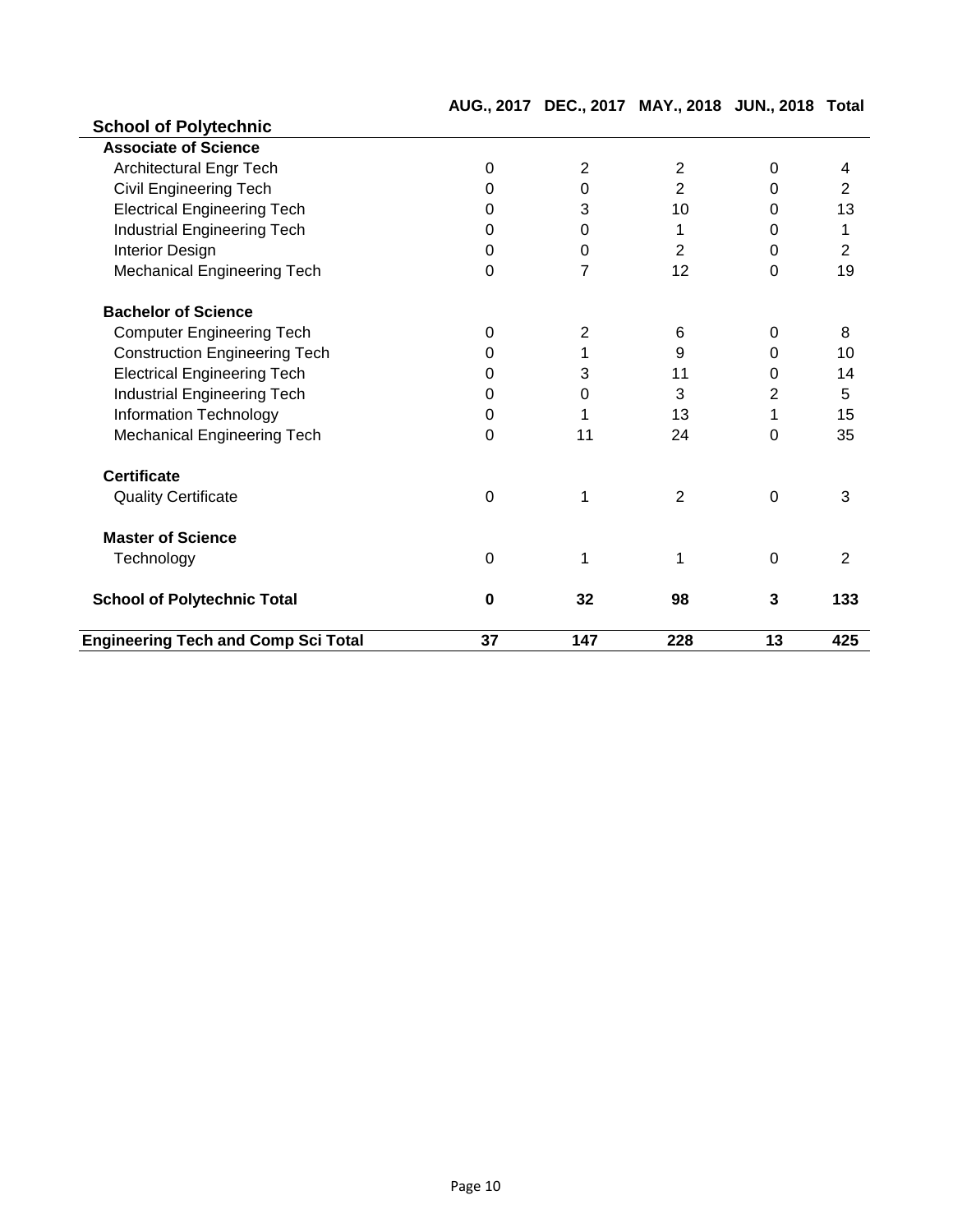## **Health and Human Services**

| <b>Health and Human Services Total</b>                 | 32             | 117         | 173              | $\overline{2}$   | 324 |
|--------------------------------------------------------|----------------|-------------|------------------|------------------|-----|
| <b>Nursing Total</b>                                   | 21             | 92          | 77               | $\pmb{0}$        | 190 |
| Nursing                                                | $\pmb{0}$      | 17          | $\boldsymbol{9}$ | $\pmb{0}$        | 26  |
| <b>Master of Science</b>                               |                |             |                  |                  |     |
| Nursing                                                | 21             | 75          | 68               | $\boldsymbol{0}$ | 164 |
| <b>Bachelor of Science</b>                             |                |             |                  |                  |     |
| <b>Nursing</b>                                         |                |             |                  |                  |     |
| <b>Med Imaging and Radiologic Sci Total</b>            | $\mathbf 0$    | $\mathbf 0$ | 6                | $\mathbf 0$      | 6   |
| <b>Medical Imaging</b>                                 | $\overline{0}$ | $\mathbf 0$ | 6                | $\mathbf 0$      | 6   |
| <b>B S in Medical Imaging</b>                          |                |             |                  |                  |     |
| <b>Med Imaging and Radiologic Sci</b>                  |                |             |                  |                  |     |
| <b>Human Services Total</b>                            | 3              | 12          | 36               | $\mathbf 0$      | 51  |
| <b>Human Services</b>                                  | 3              | 12          | 36               | $\mathbf 0$      | 51  |
| <b>Bachelor of Science</b>                             |                |             |                  |                  |     |
| <b>Human Services</b>                                  |                |             |                  |                  |     |
| <b>Hospitality and Tourism Mgmt Total</b>              | 6              | 13          | 4                | 1                | 24  |
| <b>Hospitality Management</b>                          | 6              | 13          | $\overline{4}$   | 1                | 24  |
| <b>Bachelor of Science</b>                             |                |             |                  |                  |     |
| <b>Hospitality and Tourism Mgmt</b>                    |                |             |                  |                  |     |
| <b>Dental Education Total</b>                          | $\overline{2}$ | $\mathbf 0$ | 50               | 1                | 53  |
| Dental Technology                                      | $\mathbf 0$    | $\mathbf 0$ | 5                | $\mathbf{1}$     | 6   |
| <b>B S in Dental Technology</b>                        |                |             |                  |                  |     |
| Dental Hygiene                                         | $\overline{2}$ | $\mathbf 0$ | 30               | $\mathbf 0$      | 32  |
| <b>B S in Dental Hygiene</b>                           |                |             |                  |                  |     |
| Dental Lab Technology                                  | $\mathbf 0$    | $\mathbf 0$ | 15               | $\overline{0}$   | 15  |
| <b>Dental Education</b><br><b>Associate of Science</b> |                |             |                  |                  |     |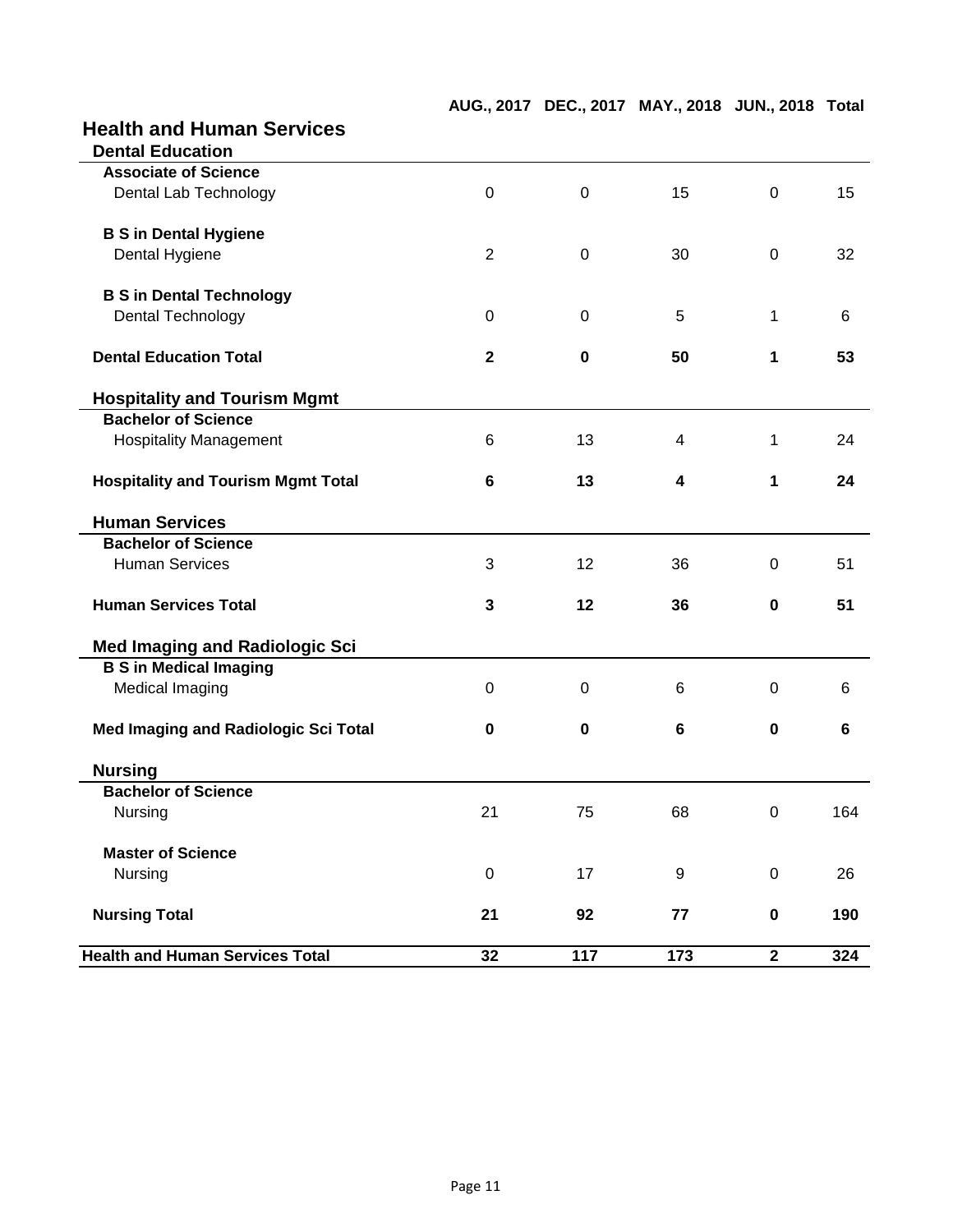|  | <b>Visual and Performing Arts</b> |
|--|-----------------------------------|
|  |                                   |

| <b>Visual and Performing Arts Total</b>  | 10                      | 39             | 57 | 8            | 114            |
|------------------------------------------|-------------------------|----------------|----|--------------|----------------|
| <b>Visual Communication Design Total</b> | $\overline{\mathbf{4}}$ | 21             | 26 | 1            | 52             |
| <b>Interior Design</b>                   | $\overline{2}$          | $\mathfrak{B}$ | 9  | $\mathbf 0$  | 14             |
| <b>Bachelor of Science</b>               |                         |                |    |              |                |
| <b>Visual Communication Design</b>       | $\overline{2}$          | 18             | 17 | $\mathbf 1$  | 38             |
| <b>Bachelor of Fine Arts</b>             |                         |                |    |              |                |
| <b>Visual Communication Design</b>       |                         |                |    |              |                |
| <b>Theatre Total</b>                     | $\mathbf 0$             | 1              | 6  | $\mathbf 0$  | $\overline{7}$ |
| <b>Bachelor of Arts</b><br>Theatre       | $\pmb{0}$               | 1              | 6  | $\mathbf 0$  | $\overline{7}$ |
| <b>Theatre</b>                           |                         |                |    |              |                |
|                                          |                         |                |    |              |                |
| <b>Music Total</b>                       | 6                       | 11             | 13 | $\mathbf{3}$ | 33             |
| Music                                    | $\mathbf 0$             | $\overline{2}$ | 5  | 1            | 8              |
| <b>BS in Music</b>                       |                         |                |    |              |                |
| <b>Music Education</b>                   | $\pmb{0}$               | 5              | 2  | $\mathbf 0$  | $\overline{7}$ |
| <b>Bachelor of Music Education</b>       |                         |                |    |              |                |
| <b>Music</b>                             | $\pmb{0}$               | $\overline{2}$ | 3  | 2            | $\overline{7}$ |
| <b>Bachelor of Music</b>                 |                         |                |    |              |                |
| <b>Music Therapy</b>                     | 6                       | $\overline{2}$ | 3  | $\mathbf 0$  | 11             |
| <b>B S in Music Therapy</b>              |                         |                |    |              |                |
| <b>Music</b>                             |                         |                |    |              |                |
| <b>Fine Arts Total</b>                   | $\pmb{0}$               | $6\phantom{1}$ | 12 | 4            | 22             |
| <b>Fine Arts</b>                         | $\mathbf 0$             | 1              | 4  | $\mathbf 0$  | 5              |
| <b>Bachelor of Fine Arts</b>             |                         |                |    |              |                |
| <b>Fine Arts</b>                         | $\mathbf 0$             | $\overline{4}$ | 6  | 3            | 13             |
| <b>Art Education</b>                     | $\mathbf 0$             | 1              | 2  | 1            | 4              |
| <b>Bachelor of Arts</b>                  |                         |                |    |              |                |